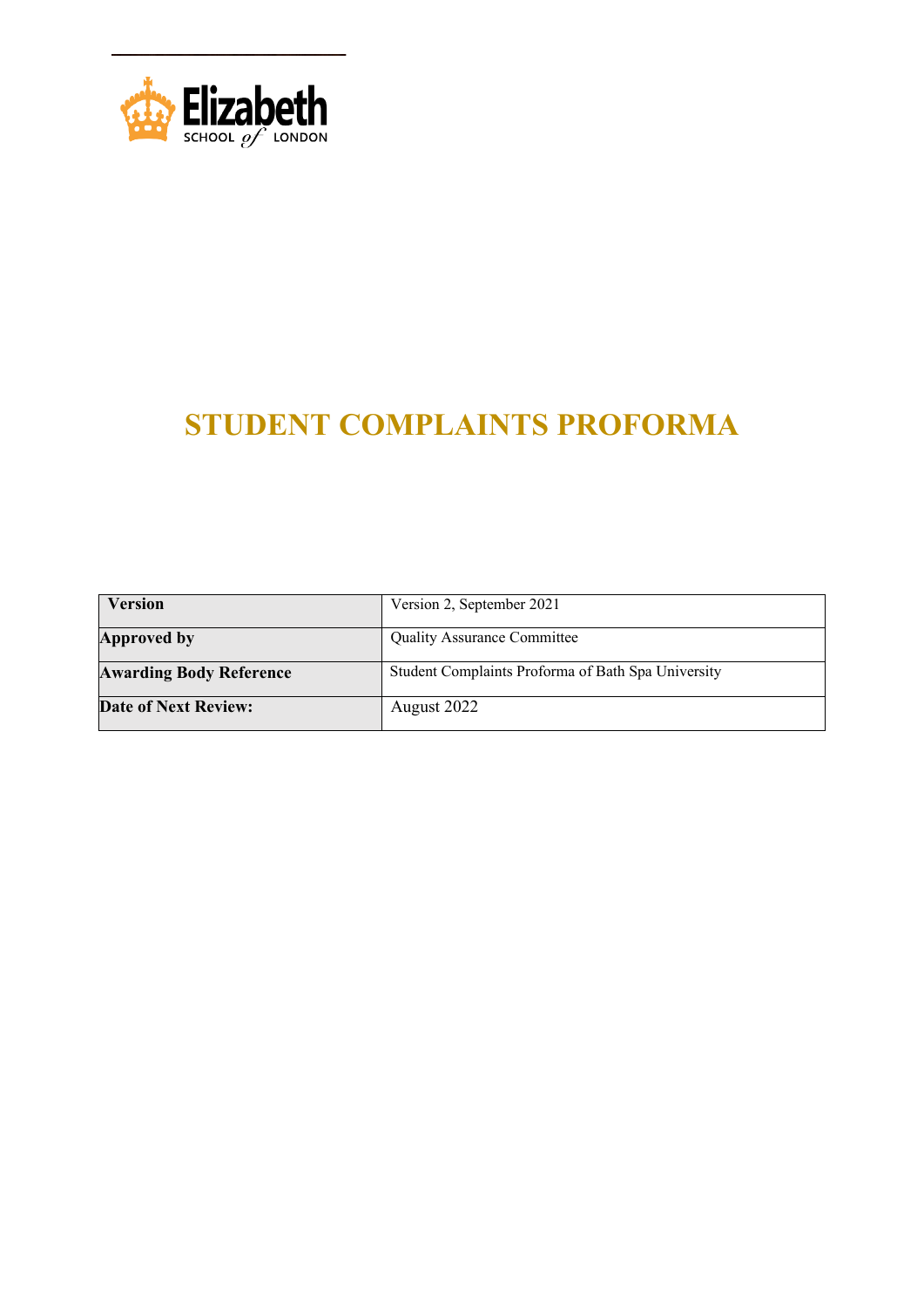

#### **What is a Student Complaint?**

ESL Student Complaints Procedure provides you with an opportunity to raise, individually or collectively, matters of proper concern without fear of disadvantage, and in the knowledge that privacy and confidentiality will be respected.

#### **Have you tried Informal Resolution?**

Most complaints should be capable of being resolved informally. This is because it is at the level of immediate contact that problems can most quickly be resolved. Informal resolution is taken very seriously by ESL.

You should raise the matter informally within 2 weeks of becoming aware of the issue with either the member of staff concerned or that person's immediate supervisor or manager. Matters of concern should be raised at the earliest opportunity and in any case no later than four weeks from the complainant becoming aware of the event, or sequence of events, giving rise to the complaint. Only exceptionally, and at the ESL's discretion, will a complaint raised after this timeframe be considered.

You may like to seek assistance from the ESL's Student Support Department which is designed to help bring about an informal resolution, including identifying the appropriate member of staff to approach.

#### **What do you need to do if you need to take the matter further?**

If you find the complaint cannot be resolved informally, you may request a Formal Investigation by writing to the Principal ([andrew@elizabethschool.com](mailto:andrew@elizabethschool.com)) within 4 weeks of the end of the attempt to resolve the matter informally.

This form is to help you provide the information that ESL needs to arrange for your formal complaint to be investigated.

# **Personal Details** Your Full Name Your Student Number Your programme or course We will use your student email address for correspondence. If you wish ESL to use another email address to communicate with you, please give it here: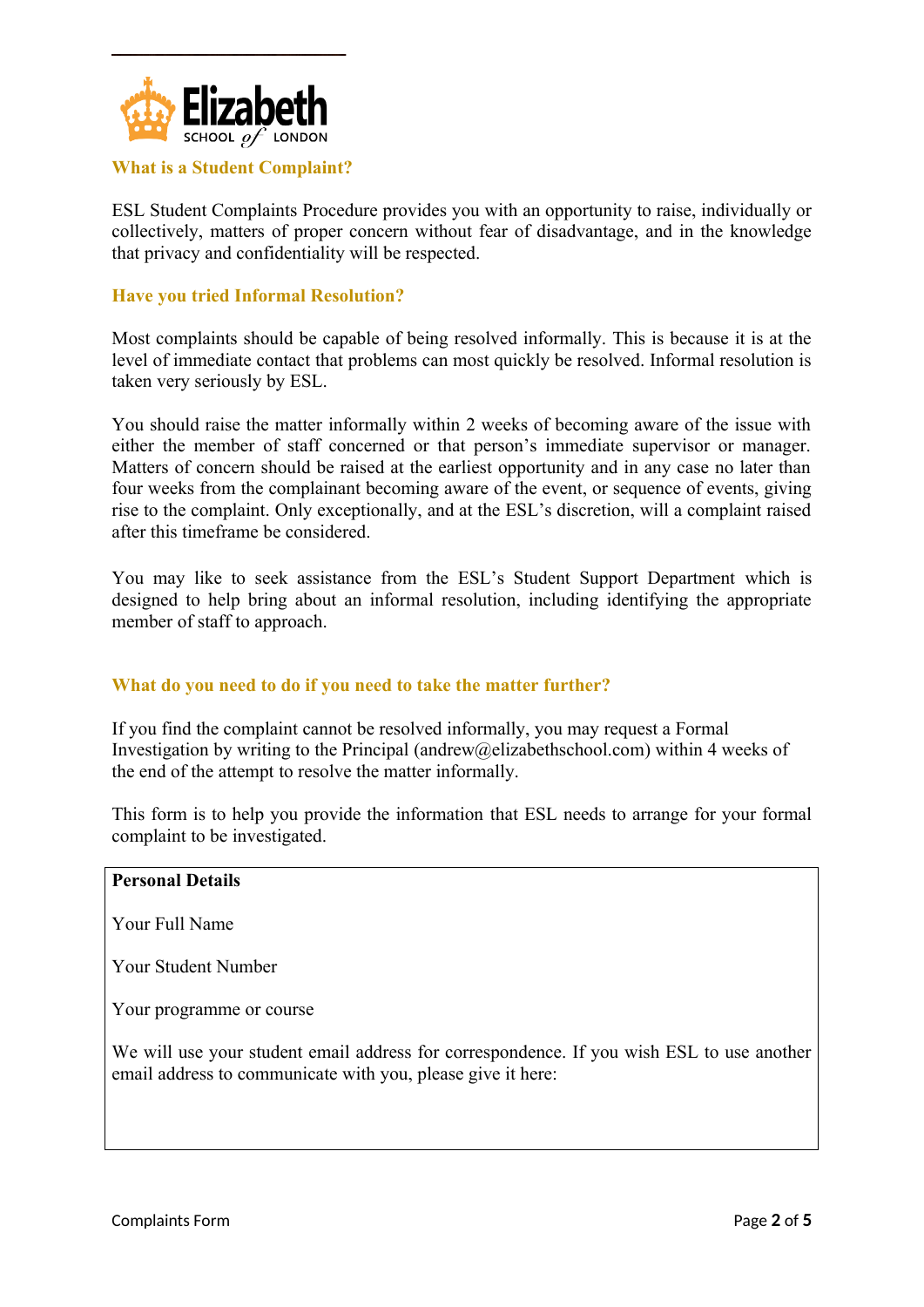

### **Your complaint**

Please give a brief summary of the relevant issues which you raised in your complaint.

Please make clear the School/ Department in which the issue(s) arose.

It would be helpful if you could also give a **brief** summary of the key events with dates and try to describe the events chronologically.

### **Informal Resolution**

Please outline briefly how the complaint was handled informally including what you did to try to resolve the issue informally. Please include the relevant dates.

### **Why the Informal Resolution was considered unsatisfactory?**

Set out the reasons why you are not satisfied with the Informal Resolution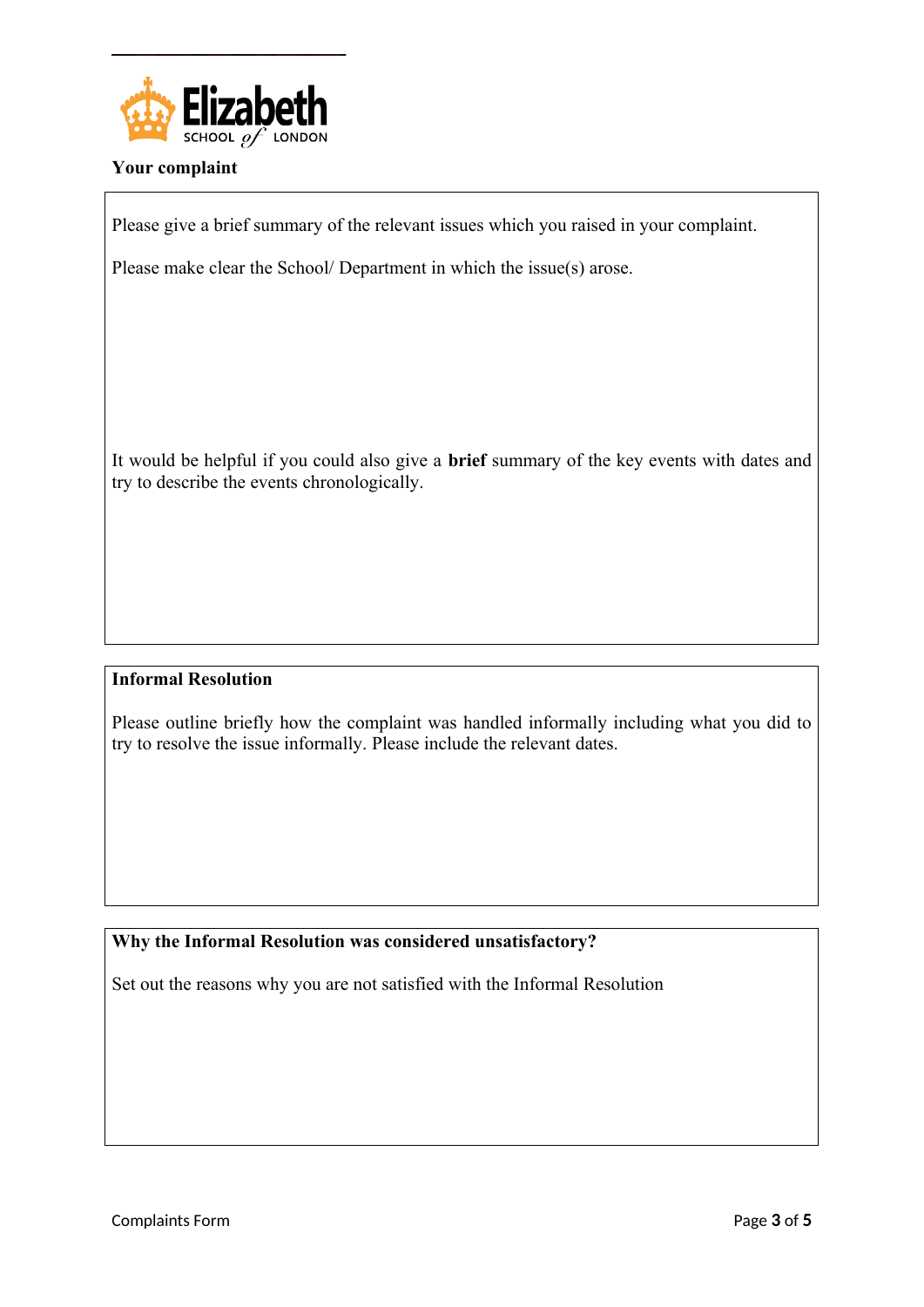

#### **What you want done about your complaint**

Please explain what you would like ESL to do to address your complaint.

#### **What documents do you need to provide?**

Please enclose copies of:

- Communications that set out the results of the informal resolution if there were any.
- Any other documents relevant to your complaint

You should provide any **relevant** information you refer to (for example letters or emails).

However, if there is no other relevant information relating to your complaint this will not prevent any investigation.

If you are not able to find the information, do not delay sending your form indicating if you plan that further information is to follow. The information can be provided during the investigation.

#### Do you plan to provide any further information? **Yes/No**

*Please do not send original documents; send copies of all documents and keep the originals for your records.*

#### **Where do I send my complaint form?**

Please send your completed form by email to the Principal to:

[andrew@elizabethschool.com](mailto:andrew@elizabethschool.com)

I would like ESL to undertake a formal investigation of my complaint. I understand a copy of this form and any information and evidence I provide will be shared with the School/Centre or Department concerned to enable a response to be made.

#### **Signature: Date:**

If submitting by email, type in your name.